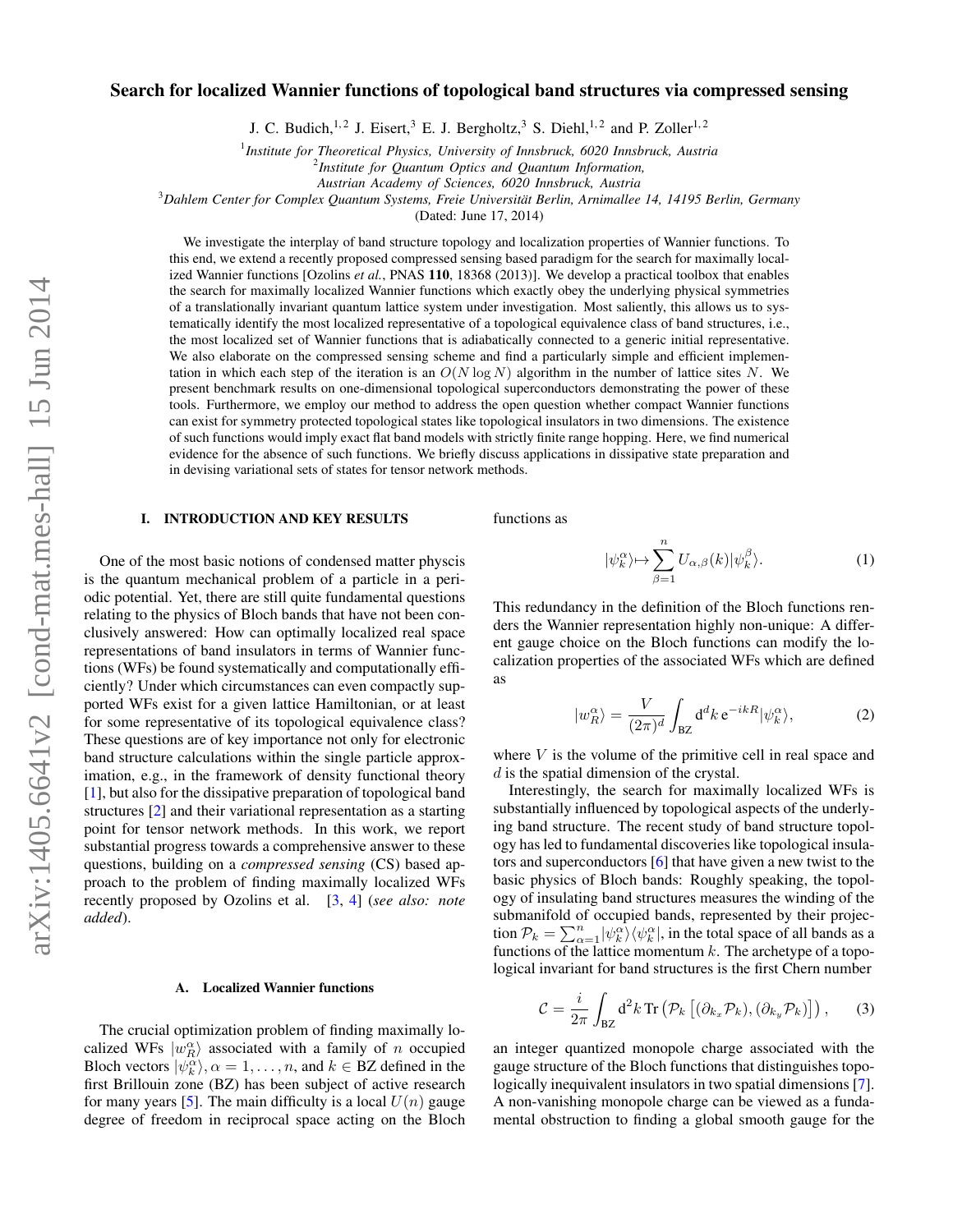family of Bloch functions [\[7,](#page-9-6) [8\]](#page-9-7). However, it is precisely this analytical structure of the Bloch functions which determines the asymptotic decay of the associated WFs obtained by Fourier transform (cf. Eq. [\(2\)](#page-0-0)). This makes it intuitively plausible why a non-trivial band topology can have notable implications on the localization of WFs. Most prominently in this context, it is known that exponentially localized Wannier functions exist if and only if the first Chern number is zero [\[9–](#page-9-8) [11\]](#page-9-9). In contrast, in one spatial dimension, Kohn could prove [\[12\]](#page-9-10) that exponentially localized WFs always exist.

For so called symmetry protected topological states [\[13\]](#page-9-11), the situation is less simple. The topological nature of these band structures is rooted in the presence of a discrete symmetry, i.e., they are topologically distinct from an atomic insulator only if these underlying symmetries are maintained. Due to their vanishing Chern numbers, the existence of exponentially localized WFs is guaranteed for symmetry protected topological band structures. However, the possibility of representatives with even compactly supported WFs is unknown for many symmetry protected states. A conclusive understanding of this issue is of particular interest since compactly supported WFs imply the existence of exact flat-band models with finite range hopping [\[14\]](#page-9-12) and the possibility of dissipative analogs by virtue of local dissipation [\[15\]](#page-9-13).

A remarkably widely adopted and practically very useful approach to maximally localized WFs has been reported in Ref. [\[16\]](#page-9-14), see Ref. [\[5\]](#page-9-4) for a recent review article. The guiding idea in Ref. [\[16\]](#page-9-14) is to localize the WFs in real space by optimizing the gauge of the associated Bloch functions in reciprocal space based on a gradient search algorithm. Generically, this class of algorithms finds a local optimum that depends on the initial choice of gauge.

Very recently, a different paradigm for the construction of localized functions that approximately block-diagonalize a Hamilton operator has been formulated [\[3\]](#page-9-2). This approach is rooted in the theory of CS [\[17\]](#page-9-15), a contemporary branch of research at the interface between signal processing and fundamental information theory [\[18\]](#page-9-16), which has also found applications in quantum theory [\[19\]](#page-9-17). In CS, the expected sparsity of a signal in some basis is employed for its exact reconstruction from significantly under-sampled measurement data, without having to make use of the exact sparsity pattern. To this end, the sparsity of the signal is optimized under the constraint that it be compatible with the incomplete measurement data at hand. Translated to the spectral problem of a Hamiltonian, the analog of the incomplete measurement data is the ambiguity in the choice of basis functions that span a subspace associated with a certain energy range. Under the constraint of not involving basis states outside of this energy range, the sparsity of the basis functions in real space, i.e., their localization properties are then optimized. First progress applying this program to the calculation of Wannier functions has been reported in Ref. [\[4\]](#page-9-3).

### B. Key results

In this work, we extend a CS based approach to the search for maximally localized WFs [\[3,](#page-9-2) [4\]](#page-9-3) to study topological equivalence classes of band structures. The physical motivation of our study is twofold: a comprehensive understanding of the interplay between band structure topology and localization properties of WFs at a fundamental level, and its impact on applications ranging from electronic band structure calculations over variational tensor network methods to dissipative state preparation. To this end, elaborating on the concepts introduced in Refs. [\[3,](#page-9-2) [4\]](#page-9-3), we propose a numerically feasible and practical class of algorithms that are capable of manifestly maintaining the underlying physical symmetries of the band structure under investigation. Most interestingly, this allows us to search for maximally localized representatives of a *topological equivalence class of band structures* via adiabatic continuity – an unprecedented approach. The method exploring this possibility does not only search for a gauge of maximally localized WFs for a given Hamiltonian. Instead, the model Hamiltonian flows continuously within the symmetry class of band structures under consideration towards a topologically equivalent sweet-spot with compactly supported WFs. The starting point is in this case a set of Wannier functions of a generic representative of the topological state of interest.

The asymptotic scaling of each step of the present iterative method is  $O(N \log(N))$ , where N is the number of lattice sites in the system. We argue that for each step this is up to constants the optimal effort: any algorithm on such a translation invariant problem will at some point involve a fast Fourier transform which has the same scaling. This speedup compared to Ref. [\[4\]](#page-9-3) is rooted in the use of a local orthogonality constraint imposed on the Bloch functions in reciprocal space that is equivalent to a non-local shift-orthogonality constraint on the WFs (*see also: note added*). Furthermore, the extended algorithms proposed in this work are capable of exactly preserving the fundamental physical symmetries of the system under investigation. From a practical perspective, this can be of key importance to obtain physically meaningful results when constructing approximate Wannier functions for a given model. For example, if one is concerned with mean field superconductors in the *Bogoliubov de Gennes* (BdG) formulation, the fermionic algebra necessarily entails a formal *particle hole symmetry* (PHS) constraint; its violation would lead to inherently unphysical results. From a more fundamental perspective, the capability of manifestly maintaining the underlying symmetries at every iterative step opens us the way to study equivalence classes of topological bands structures instead of individual Hamiltonian representatives.

We present benchmark results for a one-dimensional (1D) topological superconductor (TSC) [\[20\]](#page-9-18) demonstrating the efficiency of our method: Starting from a generic representative Hamiltonian of a 1D TSC, the algorithm converges towards a set of WFs that obey the BdG PHS to high numerical accuracy. In the adiabatic continuity mode described above, our algorithm finds the maximally localized representative of the 1D TSC equivalence class, a state with compactly supported Wannier functions delocalized over two lattice sites. While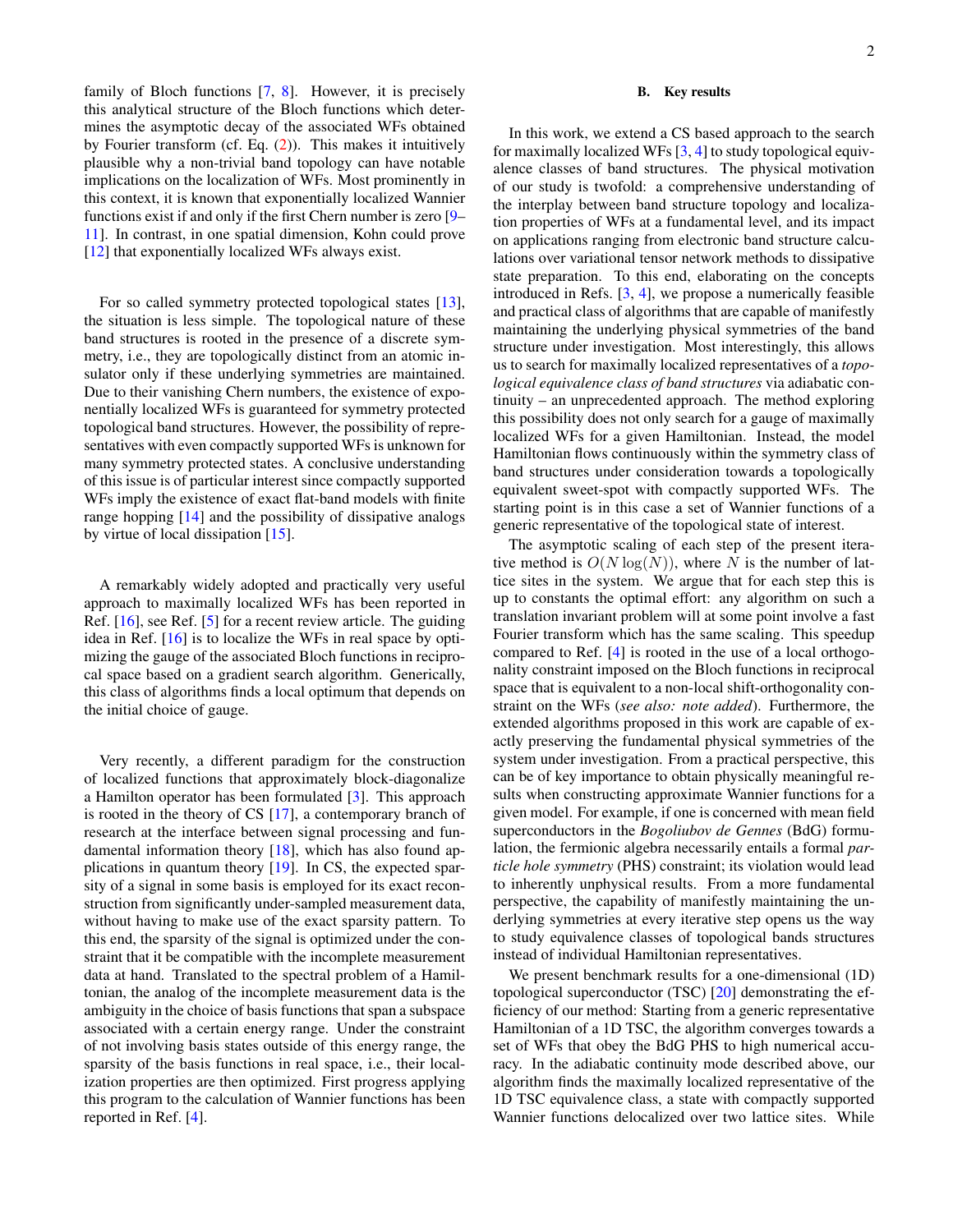for this particular state of matter, this "sweet-spot" point has been constructed analytically in Ref. [\[20\]](#page-9-18), our search algorithm is capable of discovering it numerically starting from a generic model Hamiltonian represented by non-compact Wannier functions, as illustrated in Fig. [1.](#page-2-0) For a topologically trivial starting point, the algorithm converges towards a set of atomic orbitals localized at a single lattice site – the most localized representative of the trivial equivalence class. Finally, we give numerical evidence for the absence of compactly supported Wannier functions for *time reversal symmetry* (TRS) protected 2D topological insulators [\[21–](#page-9-19)[24\]](#page-9-20): While our adiabatic search algorithm again converges to the WFs of an atomic insulator from a generic topologically trivial starting point, it does not find a compactly supported representative as soon as the initial Hamiltonian has gone through the phase transition to the topological insulator equivalence class. This indicates that there are no two-dimensional topological insulators with compact WFs.



<span id="page-2-0"></span>FIG. 1. (Color online) Evolution of the extent of Wannier functions under the adiabatic continuity algorithm for a trivial 1D superconductor (upper panel) and a non-trivial 1D topological superconductor (lower panel). In both cases, the most localized, compactly supported representatives of the respective phases are found. Plotted is the real space probability density  $\rho_x$  (cf. Eq. [\(5\)](#page-3-0)) on the horizontal xaxis with logarithmic color code from  $10^0$  (yellow) to  $10^{-30}$  (blue), and runtime increases on the vertical  $t$ -axis in units of ten iterative steps. Initial Wannier functions obtain from the gauge constructed in Eq. [\(20\)](#page-6-0) in Sec. [III B.](#page-6-1) Parameters are  $\mu = 1.5, 2t = 2\Delta = 1$  and  $\mu = 0.3, 2t = 2\Delta = 1$  for left and right panels, respectively. The home cell of both WFs is  $x = 101$ , with total length  $L = 200$  for both plots.

*Outline.* The remainder of this article is organized as follows. We define in Section  $\Pi A$  the search for maximally localized WFs associated with a given model Hamiltonian as an optimization problem subject to orthogonality and symmetry constraints. In Section [II B,](#page-3-1) we present an efficient algorithm based on CS to numerically tackle this optimization problem. Numerical results for the 1D TSC are presented in Section  $\Pi C$ . An algorithm which is not limited to a fixed model Hamiltonian but is designed for finding the most localized representative of a topological equivalence class of Hamiltonians is introduced in Section [III A.](#page-5-0) Benchmark results demonstrating the power of this tool are presented in Section [III B](#page-6-1) and Section [III C.](#page-6-2) Finally, we sum up our findings and give an outlook to possible applications in Section [IV.](#page-7-0)

# II. COMPACT WANNIER FUNCTIONS FROM SPARSITY **OPTIMIZATION**

#### <span id="page-2-1"></span>A. Formulation of the optimization problem

The problem of calculating the electronic (fermionic) band structure of a crystal within the independent particle approximation can be viewed as the quantum mechanical problem of a single particle in a lattice-periodic potential. The spectrum of its solution consists of energy bands parameterized by a lattice momentum. Both eigenvalues and eigenfunctions are periodic with the reciprocal lattice and can hence be constrained to a representative unit cell of the reciprocal lattice called the first Brillouin zone (BZ). The eigenfunctions are so called Bloch states. For a given set of energy bands, WFs, i.e., localized functions in real space that are orthogonal to their own lattice translations (shift orthogonality) can be obtained by Fourier transform of the Bloch states (cf. Eq. [\(2\)](#page-0-0)). In 1D, this problem has been addressed with methods from complex analysis by Kohn [\[12\]](#page-9-10) showing that exponentially localized Wannier functions always exist. In higher spatial dimensions, topological obstructions can preclude the existence of exponentially localized WFs [\[9\]](#page-9-8), e.g., due to a non-vanishing Chern number in 2D (cf. Eq. [\(3\)](#page-0-1)).

The work by Kohn [\[12\]](#page-9-10), as well as the majority of applications for band structure calculations [\[5\]](#page-9-4), focus on periodic problems in the spatial continuum. In practice, the continuous problem is often times not approximated by a straightforward discretization in real space but by deriving a so called tight binding model. The relevant degrees of freedom of such a model are then a finite number of orbitals per site of a discrete lattice with the periodicity of the crystalline potential. Our work is concerned with such lattice models within the independent particle approximation from the outset.

 $Definitions.$  We consider a system with Hamiltonian  $H$  on a hypercubic lattice with unit lattice constant and  $N = L<sup>d</sup>$  sites with periodic boundary conditions. Each lattice site hosts  $m$  internal degrees of freedom (orbitals),  $n$  bands are occupied. Our single particle wave functions are hence normalized vectors in  $\mathbb{C}^{mN}$ , a set of Wannier functions is represented by a matrix  $\psi \in \mathbb{C}^{mN \times n}$  with shift-orthonormal columns, i.e.  $\psi^{\dagger} T_j \psi = \mathbb{1}_{\delta_{j,0}}$  for all  $j \in \mathbb{Z}_L^d$ , where  $T_j$  performs a translation by the lattice vector  $j \in \mathbb{Z}_L^d$ . We denote the matrix elements by  $\psi_{\nu,j;\alpha}$ , where  $\nu \in \{1,\ldots,m\}$ ,  $j \in \mathbb{Z}_L^d$ , and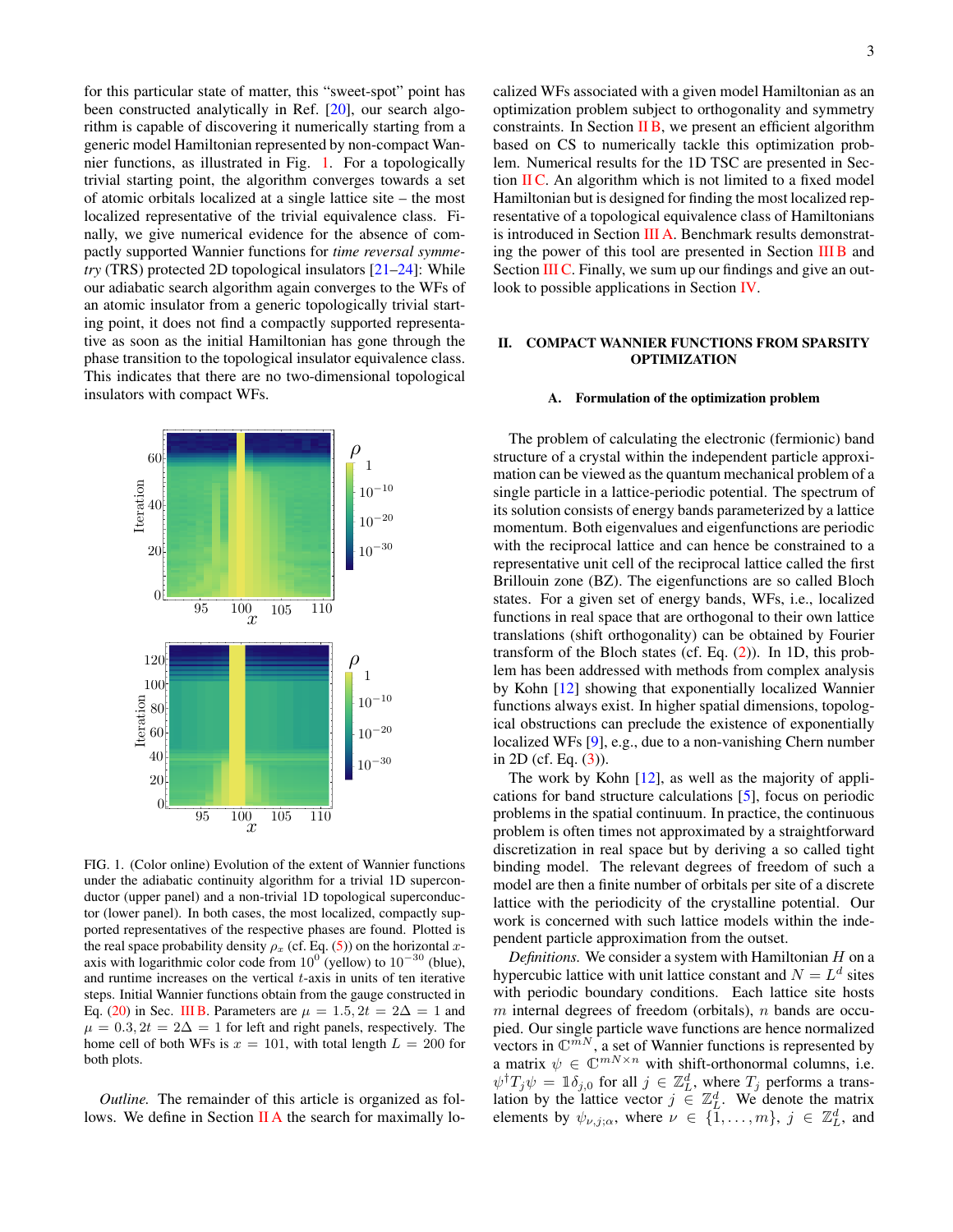$\alpha \in \{1, \ldots, n\}$ . Among any set of shift orthogonal functions, a set of WFs associated with the  $n$  occupied bands is distinguished by minimizing the quadratic energy functional

$$
\mathcal{E}[\psi] = \text{Tr}(\psi^{\dagger} H \psi). \tag{4}
$$

While the Slater determinant forming the many body ground state characterized by its minimal energy expectation value of the insulating band structure is unique up to a global phase, the set of possible single particle WFs  $\psi$  representing this ground state, i.e., minimizing  $\mathcal E$  is highly non-unique. This is due to the local  $U(n)$  gauge degree of freedom on the Bloch functions (cf. Eq.  $(1)$ ). Within this set, we would like to identify the representative where the probability density  $\rho_j^{\alpha} = \sum_{\nu} |\psi_{\nu,j;\alpha}|^2$  is most localized in real space. In the language of compressed sensing, localization is referred to as sparsity. As suggested in Ref. [\[3\]](#page-9-2), a  $l_1$ -norm regularization of the energy functional [\(4\)](#page-3-2) is a convenient way to enforce the localization of the WFs. Concretely, as a measure for sparsity, we use the vector  $l_1$ -norm  $\|\sqrt{\rho}\|_{l_1} = \sum_{j,\alpha} |\sqrt{\rho_j^{\alpha}}|$  of the square root of the probability density, as a convex relaxation with more benign properties regarding continuity of discrete measures like the rank. For the WFs themselves, we define the  $\rho$ -norm as the  $l_1$ -norm of the square root of the associated probability density, i.e.,

$$
\|\psi\|_{\rho} = \|\sqrt{\rho}\|_{l_1}.
$$
 (5)

A minimization with respect to the  $\rho$ -norm localizes the WFs only in real space and not in the internal degrees of freedom, as desired. The localization can be enforced by adding a term  $\|\psi\|_{\rho}/\xi$  to the energy functional  $\mathcal{E}$  [\[3\]](#page-9-2). The real parameter  $\xi > 0$  tunes the priority of the localisation respectively sparsity condition compared to the energy minimization condition. The optimization problem considered is hence the minimization of the  $l_1$ -regularized energy expectation [\[3\]](#page-9-2)

<span id="page-3-3"></span>
$$
\mathcal{E}(\psi) + \frac{1}{\xi} \|\psi\|_{\rho}.
$$
 (6)

such that  $\psi^{\dagger} T_j \psi = \mathbb{1} \delta_{j,0}$ . The latter is a non-convex orthogonality constraint [\[25\]](#page-9-21).

Even if the minimization of [\(6\)](#page-3-3) will for finite  $\xi$  in general produce approximations to the WFs of the model characterized by  $H$ , we would like to make sure that the underlying physical symmetries of the problem are preserved exactly. It is key to our algorithm that these symmetries can be exactly maintained. Constraints that we will explicitly consider in this work are TRS, i.e.,  $[H, \mathcal{T}] = 0$  and PHS, i.e.,  $\{H, C\} = 0$ . Generically, we denote the set of local symmetry constraints by  $S$ . With these definitions, the problem of maximally localized WFs can for each  $\xi > 0$  be concisely stated as the  $l_1$ regularized minimization problem

$$
\psi = \arg \min_{\phi} \left( \mathcal{E}(\phi) + \frac{1}{\xi} ||\phi||_{\rho} \right),
$$
  
subject to  $(\phi^{\dagger} T_j \phi = \mathbb{1}\delta_{j,0})$  and  $S,$  (7)

where arg gives the argument that minimizes the functional. The objective function is convex, while the symmetries give rise to quadratic equality constraints.

### <span id="page-3-1"></span>B. Compressed sensing based algorithm

<span id="page-3-2"></span>Convex  $l_1$  regularized problems can be practically and efficiently solved using a number of methods. Here, we use a *split Bregman method* [\[25,](#page-9-21) [26\]](#page-9-22), which has been proposed to calculate maximally localized WFs in Refs. [\[3,](#page-9-2) [4\]](#page-9-3), in a way that conveniently allows to include symmetries. The split Bregman method is related to the method of multipliers [\[27\]](#page-9-23), which again can be connected to the alternating direction method of multipliers [\[28\]](#page-9-24). Each step can then be implemented with as little as  $O(N \log N)$  effort in the system size N.

The idea of a split Bregman iteration is to decompose the full optimization problem defined in Eq. [\(7\)](#page-3-4) into a set of coupled subproblems that can be solved exactly at every iterative step. We start from the simplest case without additional symmetries  $S$ . In this case, our algorithm can be viewed as a numerically more efficient modification of the algorithms introduced in Refs. [\[3,](#page-9-2) [4\]](#page-9-3), adopted for and generalized to a lattice Hamiltonian with internal degrees of freedom. We define the auxiliary variables  $Q, R$  and associated noise terms  $q, r$ that have the same dimension as the set of WFs  $\psi \in \mathbb{C}^{mN \times n}$ . During every step of the iteration,  $\psi$  will optimise the energy functional  $\mathcal E$  augmented by bilinear coupling terms (see step (i) below), Q will be subject to a *soft thresholding procedure* stemming from the  $\rho$ -norm optimisation (see step (ii)), and R will be subject to the shift-orthogonality constraint defining a proper set of WF (see step (iii)). The noise terms  $q$  and  $r$ are incremented by the difference between  $\psi$  and the auxiliary variables  $Q$  and  $R$ , respectively (see steps (iv)-(v)). The algorithm in the absence of symmetries  $S$  then reads as pseudocode

<span id="page-3-0"></span>Initialize 
$$
\psi = Q = R
$$
,  $q = r = 0$ . While not converged do

\n(i)  $\psi \mapsto \arg\min_{\psi} \left( \mathcal{E}[\psi] + \frac{\lambda}{2} || \psi - Q + q ||^2_F + \frac{\kappa}{2} || \psi - R + r ||^2_F \right)$ 

\n(ii)  $Q \mapsto \arg\min_{Q} \frac{1}{\xi} \left( ||Q||_{\rho} + \frac{\lambda}{2} || \psi - Q + q ||^2_F \right)$ 

\n(iii)  $R \mapsto \arg\min_{R} \frac{\kappa}{2} || \psi - R + r ||^2_F$ , s.t.  $\tilde{R}_k^{\dagger} \tilde{R}_k = \frac{1}{L^{d/2}} \forall k$ 

\n(iv)  $q \mapsto q + \psi - Q$ 

\n(v)  $r \mapsto r + \psi - R$ 

\n(8)

where  $||M||_F = (\sum_{i,j} |M_{i,j}|^2)^{1/2}$  denotes the Frobenius matrix norm of a matrix M, and  $\tilde{R}_k$  the Fourier transform of R at momentum k.  $\lambda, \kappa, \xi > 0$  are coupling constants. The way this problem is split in parts, the subproblems (i)-(iii) afford an explicit exact solution not requiring any optimisation, given by

(i) 
$$
\psi = (2H + \lambda + \kappa)^{-1} (\kappa (R - r) + \lambda (Q - q)),
$$
  
\n(ii)  $Q = \text{Shrink}\left(A, \frac{1}{\lambda \xi}\right),$   
\n(iii)  $\tilde{R}_k = \tilde{B}_k U \Lambda^{-\frac{1}{2}} U^{\dagger}.$  (9)

<span id="page-3-4"></span>Here  $A = \psi + q$ ,  $B = \psi + r$ ,

$$
Shrink(b, \epsilon) = \frac{b}{|b|} max(0, |b| - \epsilon)
$$
 (10)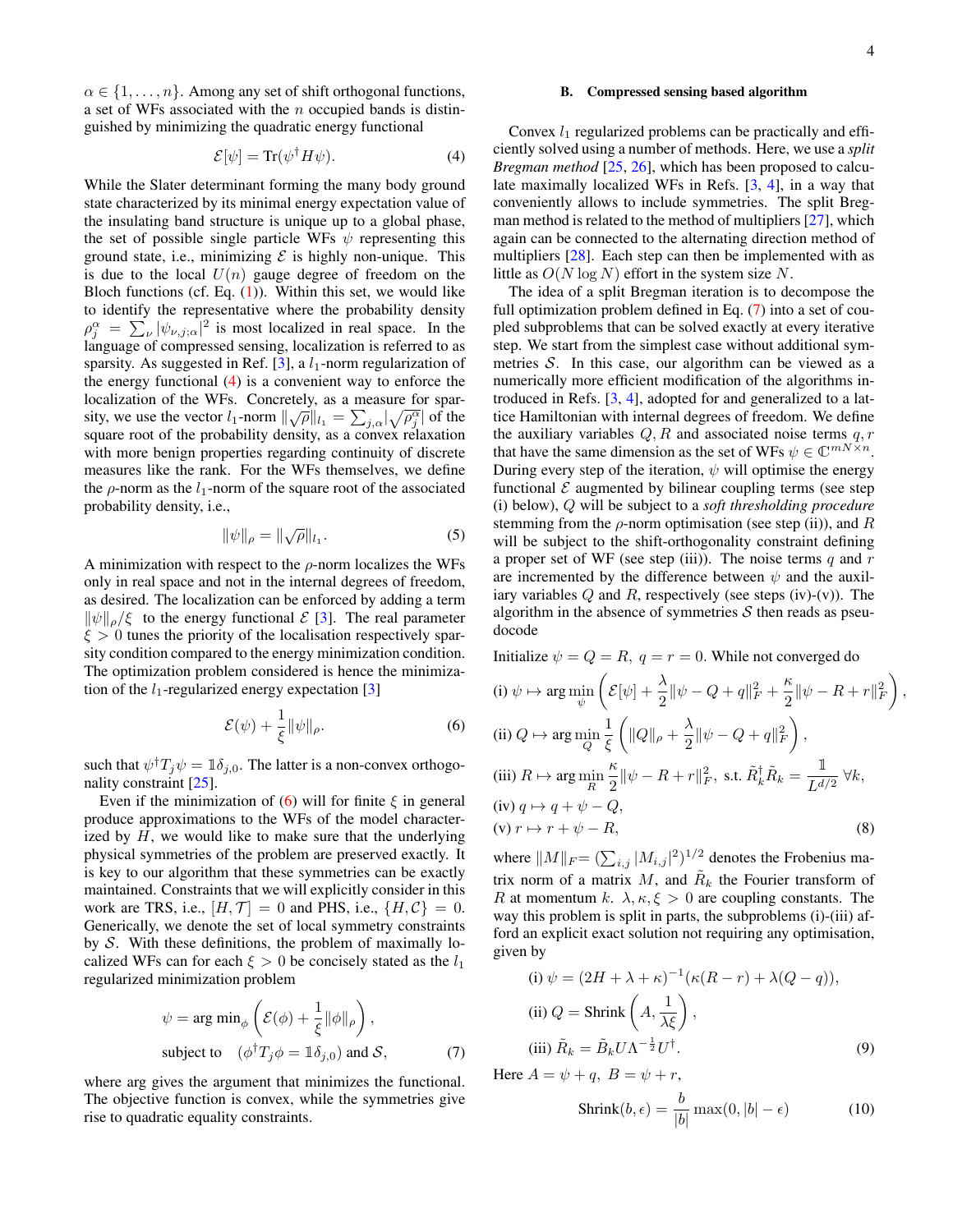$$
\tilde{B}_k^\dagger \tilde{B}_k = U\Lambda U^\dagger \tag{11}
$$

with  $U$  unitary and  $\Lambda$  diagonal, is an eigenvalue decomposition of the positive Hermitian matrix  $\tilde{B}_k^{\dagger} \tilde{B}_k$ . The orthogonality constraint  $\tilde{R}_k^{\dagger} \tilde{R}_k = \mathbb{1}/L^{d/2}$   $\forall k$  on the Bloch functions occurring in step (iii) is equivalent with the shift orthogonality constraints  $R^{\dagger}T_iR = \mathbb{1}\delta_{i,0}$   $\forall j$  on the Wannier functions. However, due to the local nature of the further, step (iii) can readily be solved exactly as explicitly done above, whereas the numerically less efficient method of Lagrange multipliers has been proposed in Ref. [\[4\]](#page-9-3) to enforce the latter non-local constraint in real space. This is true even though it arises from a convex problem with a quadratic orthogonality constraint. More explicitly, the Fourier transform involved in the implementation used in the present work scales as  $O(N \log N)$  if a fast Fourier algorithm is used. Each step of the procedure is hence efficient. Rigorous convergence proofs for split Bregman methods are known for  $l_1$ -regularized convex problems [\[29\]](#page-9-25). Here, including the equality constraints, there is still evidence that the entire method is efficient and convergent as well, in line with the findings of Ref. [\[25\]](#page-9-21).

Step (iii) of the above algorithm solves the following problem: Given a set of wave functions B, it finds the closest possible (in Frobenius norm) set of proper shift orthogonal Wannier functions. Imposing additional local symmetry constraints  $S$  further complicates step (iii) of the above algorithm. From our numerical data presented below, it becomes clear that imposing constraints like PHS can be of key importance to obtain physically meaningful results. The simplest way to implement such symmetries is by considering the projection

$$
\mathcal{P}_k = \sum_{\alpha=1}^n \tilde{\psi}_k^{\alpha} \tilde{\psi}_k^{\alpha\dagger} \tag{12}
$$

onto the occupied Bloch states at momentum  $k$ . Local symmetries will basically impose local constraints on this quantity, the only significant complication being the complex conjugation  $K$  involved in anti-unitary constraints like TRS and PHS which connects k and  $-k$ . Explicitly, for TRS  $\mathcal T$  and PHS  $C$ , we get the constraints

$$
\mathcal{TP}_k \mathcal{T}^{-1} = \mathcal{P}_{-k}, \ \mathcal{CP}_k \mathcal{C}^{-1} = 1 - \mathcal{P}_{-k}, \tag{13}
$$

respectively. With these definitions, we are ready to formulate a symmetry purification procedure augmenting step (iii). To this end, we follow (iii) to obtain the closest Bloch functions for half of the BZ and calculate  $\mathcal{P}_k$ . For the other half of the BZ,  $P_k$  is then obtained by symmetry conjugation. The Bloch functions for this second half are obtained by projecting  $\tilde{B}_k$ onto  $P_k$  and again performing an orthogonalization based on a eigenvalue decomposition. By this continuous gauge prescription, we make sure that an input function  $\tilde{B}_k$  that already obeys the given symmetry is unchanged by the purification procedure. This ensures that the algorithm can become stationary for the desired solution. The choice how the BZ is divided into two halves is to some extent arbitrary. However,

the fact that the Bloch basis in which we perform this purification and the real space basis in which the thresholding (ii) is performed are maximally incoherent bases [\[17\]](#page-9-15) prevents systematic effects of this choice. For a unitary local symmetry, no constraint between  $k$  and  $-k$  is introduced and the symmetry purification can be done locally at every point in momentum space.

In summary, the core of our method consists of iteratively shrinking the spatial extent of the WFs by a soft thresholding prescription while reestablishing symmetry and orthogonality constraints on the associated Bloch functions at every step. The localization and compact support of the WFs is enforced directly in real space by virtue of  $l_1$ -norm optimization. Split orthogonality and symmetry constraints enforce the defining properties of the desired WFs. For a search limited to WFs of a fixed lattice model Hamiltonian, the subspace corresponding to a certain subset of bands and with that to a certain energy range is selected by minimizing a quadratic energy functional as proposed in Ref. [\[3\]](#page-9-2). Hence, the CS approach does not require the knowledge of an initial set of WFs as a starting point. The converged trial functions are compactly supported well-defined Wannier functions by construction. Their degree of localization can be tuned arbitrarily by a sparsity parameter  $\xi$ , with a tradeoff in controlling their quality in representing the given model Hamiltonian.

## <span id="page-4-0"></span>C. Results for the 1D TSC state

As an interesting benchmark example, we consider the 1D TSC proposed by Kitaev in 2001 [\[20\]](#page-9-18) which is distinguished from a trivial superconductor by a topological  $\mathbb{Z}_2$ -invariant. The simplest representative of this state is a 1D lattice of spinless fermions modelled by the Hamiltonian

$$
H_p = \sum_{j} \left( -tc_j^{\dagger} c_{j+1} + \frac{\mu}{2} c_j^{\dagger} c_j - \Delta c_j c_{j+1} + \text{h.c.} \right), \quad (14)
$$

where t is a real nearest neighbor hopping constant,  $\mu$  models a chemical potential,  $\Delta$  is a proximity induced p-wave pairing. The collection of  $c_j$   $(c_j)$  are the fermionic annihilation (creation) operators. Introducing the collection of Nambu spinors  $\Psi_j = (c_j, c_j^{\dagger})^T$  and their Fourier transforms  $\tilde{\Psi}_k = (\tilde{c}_k, \tilde{c}_{-k}^{\dagger})^T$ ,  $H_p$  can be written in the BdG picture as

$$
H_p = \frac{1}{2} \int_0^{2\pi} \tilde{\Psi}_k^{\dagger} d^i(k) \tau_i \tilde{\Psi}_k, \qquad (15)
$$

where  $\tau_i$  are Pauli matrices in Nambu space and

<span id="page-4-1"></span>
$$
d^1(k) = 0,\t(16)
$$

$$
d^2(k) = -2\Delta \sin(k),\tag{17}
$$

$$
d^{3}(k) = \mu - 2t \cos(k). \tag{18}
$$

For simplicity, we consider the specific case  $2\Delta = 2t = 1$ . As a function of  $\mu$ ,  $H_p$  is then in the topologically non-trivial phase for  $|\mu| < 1$ , critical for  $|\mu| = 1$ , and trivial otherwise. The description in terms of Nambu spinors implies a formal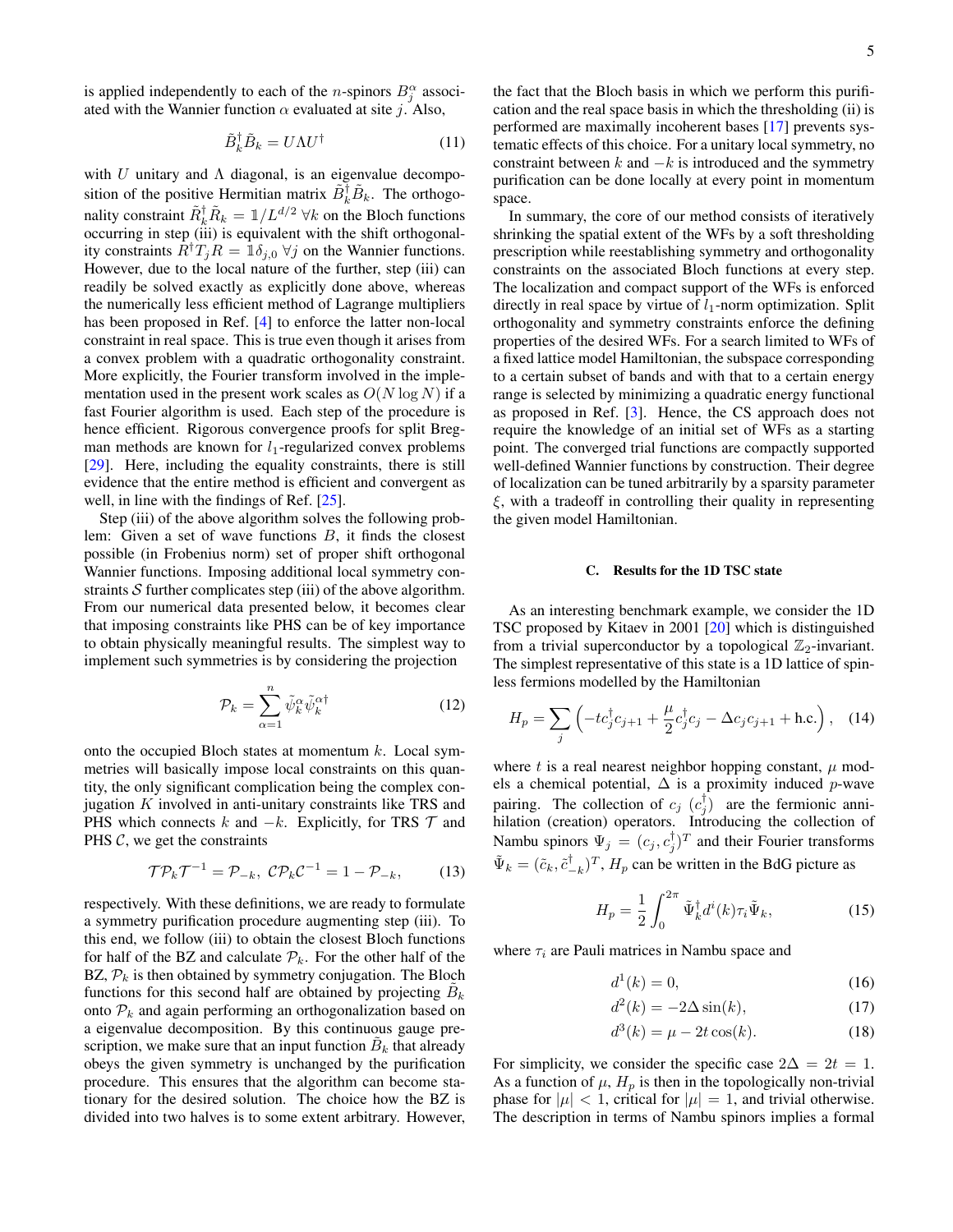doubling of the degrees of freedom while keeping the number of physical degrees of freedom fixed. This redundancy manifests itself in an algebraic constraint on the BdG Hamiltonian that can be viewed as a formal PHS  $C = \tau_1 K$ , where  $K$  denotes complex conjugation. The BdG Hamiltonian  $(15)$ is formally equivalent to an insulating band structure with one occupied and one empty band. The projection  $\mathcal{P}_k$  onto the occupied band can be expressed as

$$
\mathcal{P}_k = \frac{1}{2}(1 - \hat{d}^i(k)\tau_i),\tag{19}
$$

where  $\hat{d}(k) = d(k)/|d(k)|$ .



<span id="page-5-1"></span>FIG. 2. (Color online) Logarithmic plots of the probability density  $\rho$ of WFs with home cell  $x = 101$  for a non-trivial 1D TSC with  $\mu =$  $0.3, 2t = 2\Delta = 1$  (see Section [II C](#page-4-0) for definitions). Upper panel: Result of algorithm without additional symmetries and coupling constants  $\xi = 10, r = 50, \lambda = 20$ . Central panel: Result of algorithm with  $S = {PHS}$  and coupling constants  $\xi = 10, r = 50, \lambda = 20$ . Lower panel: WF from the gauge constructed in Eq.  $(20)$ .  $L = 200$ has been chosen for all plots.

We now apply the algorithm introduced in Section [II B](#page-3-1) to the toy model  $(15)$ . We first ignore the PHS constraint and apply the algorithm without further symmetries  $S$ . For  $\xi = 10, r = 50, \lambda = 20, \mu = 0.3, L = 200$ , it converges towards a set of compact WFs functions that minimize  $\mathcal E$  to a relative accuracy of  $1.8 \times 10^{-3}$  but that break PHS by as much as 2.0 percent. The violation of PHS is measured by the deviation of  $||\mathcal{P}_k - (1 - \mathcal{CP}_{-k}\mathcal{C}^{-1})||_F$  from zero. Note that a set of WFs which does not preserve the Nambu PHS  $C = \tau_x K$  cannot describe any physical superconductor. This demonstrates how important it is to manifestly maintain PHS here. In a next step, we apply the algorithm with  $S = {PHS}$  for the same parameters. It converges towards compactly supported

WFs which minimise  $\mathcal E$  to a relative accuracy of  $1.7\times10^{-3}$ and preserve PHS to  $2.0 \times 10^{-8}$  accuracy within our numerical precision, i.e., six orders of magnitude better than without explicitly maintaining PHS. We show a logarithmic plot of the probability density  $\rho$  of the converged WFs in Fig. [2.](#page-5-1) From these plots, it becomes clear why PHS is rather strongly broken if not explicitly maintained: The PHS breaking WFs (left panel) minimize the energy functional  $\mathcal E$  to roughly the same accuracy but have a somewhat smaller  $l_1$ -norm at the expense of violating PHS. We compare the results of our algorithm to an analytically obtained WF (right panel) which has been computed from a smooth family of Bloch functions (see Eq. [\(20\)](#page-6-0) below for its explicit construction), which clearly is much less localized (note the logarithmic scale).

# <span id="page-5-2"></span>III. MAXIMALLY LOCALIZED REPRESENTATIVES OF TOPOLOGICAL EQUIVALENCE CLASSES

#### <span id="page-5-0"></span>A. Adiabatic continuity algorithm

In Section  $\overline{II}B$ , we introduced an algorithm that is designed to find compactly supported WFs for a fixed model Hamiltonian. In this Section, we present a tool which searches for the most localized compactly supported WFs not only for a given Hamiltonian but within an entire topological equivalence class. Topological equivalence classes are the connected components of the set of all free Hamiltonians obeying certain local symmetries  $S$ . In other words, starting from any Hamiltonian that preserves  $S$ , its topological equivalence class is defined by all Hamiltonians that can be reached adiabatically, i.e., continuously without closing the band gap and without breaking  $S$ . We confine our attention to topological states relying on at least one symmetry constraint, i.e., states with zero Chern number. For states with non-zero Chern number, it is known that no representative with exponentially localized let alone compactly supported WFs can exist [\[30\]](#page-9-26).

The key idea of our adiabatic continuity algorithm is the following: Start from a set of WFs associated with a generic representative of a given topological equivalence class. Perform the split Bregman iteration introduced in Section [II B](#page-3-1) with the crucial difference that the energy functional  $\mathcal E$  is set to zero. That way the bias towards a particular model Hamiltonian is completely removed. However, the symmetries  $S$  are again restored at every step of the iteration and the  $\rho$ -norm optimization is continuous on a coarse grained scale controlled by the thresholding parameter  $1/(\lambda \xi)$ . Hence, the model Hamiltonian that the instantaneous WFs represent will flow continuously in the topological equivalence class of the Hamiltonian associated with the initial set of WFs. The only bias of this flow is the  $\rho$ -norm optimization, i.e., the localization of the WFs in real space by minimization of the  $l_1$ -norm of the square root of their probability density. Thus, the adiabatic continuity algorithm searches for the most localized representative of a given topological state of matter. For the converged set of WFs, the corresponding Bloch functions are readily obtained by Fourier transform. From these Bloch functions, the projection onto the occupied bands  $\mathcal{P}_k$  is straightforward to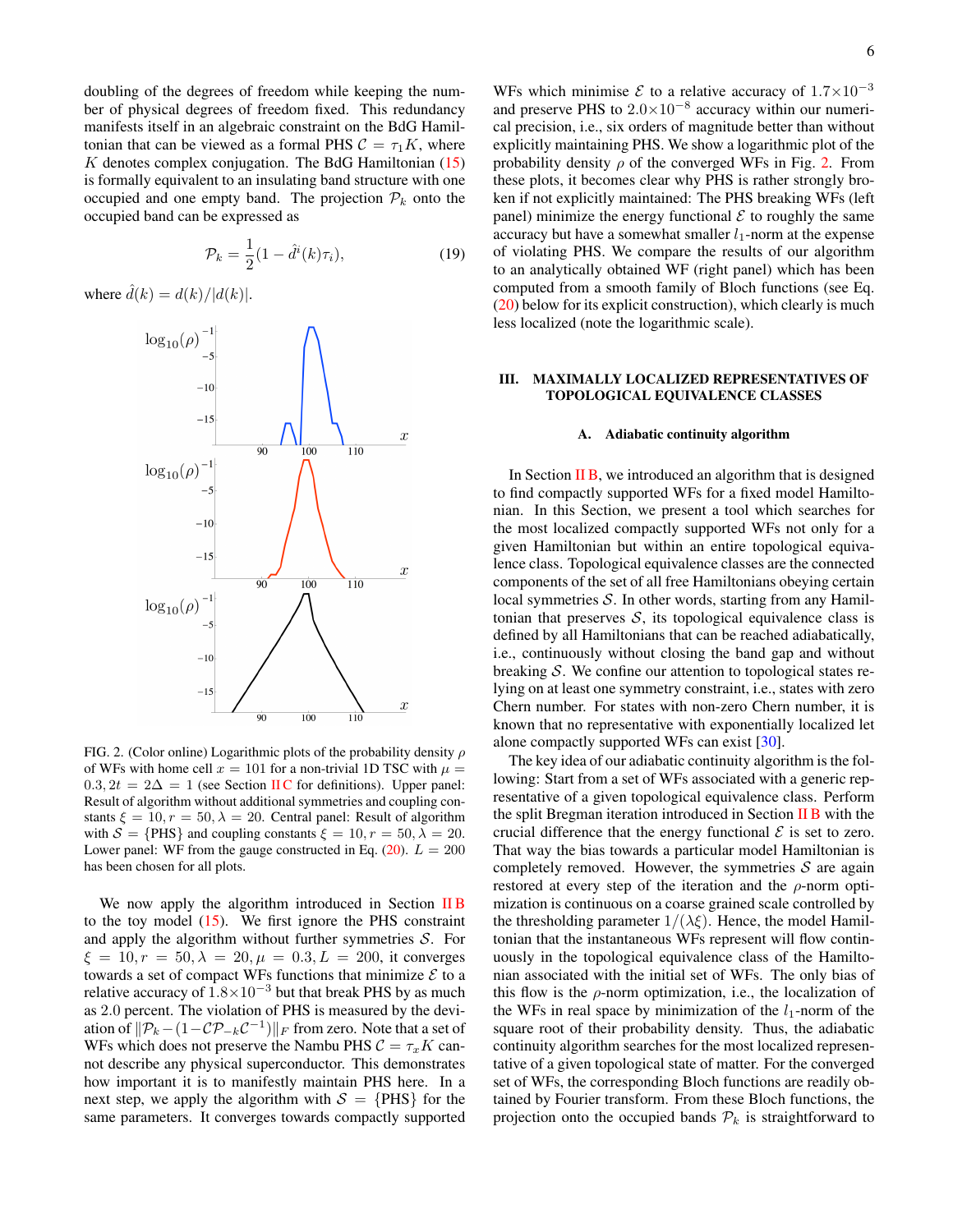compute. The generic flat band Hamiltonian  $Q(k) = 1-2\mathcal{P}_k$ then defines an explicit model Hamiltonian for the most localized representative of the topological equivalence class under investigation.

### <span id="page-6-1"></span>B. Maximally localized representatives in symmetry class D in one dimension

To benchmark the adiabatic continuity algorithm, we would like to apply it to the 1D TSC model [\(15\)](#page-4-1) introduced in Section  $\overline{IL}$ . In the language of Ref. [\[32\]](#page-9-27), this belongs to the symmetry class D. For this model, the result of a perfect performance is clear: From a topologically trivial starting point, we would expect our algorithm to converge towards an "atomic" Wannier function which has support only on a single site. From Ref.  $[20]$ , we also know the simplest representatives of the topologically nontrivial class, which are of the form  $|t| = |\Delta| > 0 = \mu$ . Such exactly dispersionless models are characterized by WFs of the form  $w_i =$  $(c_j + c_j^{\dagger} - c_{j+1} + c_{j+1}^{\dagger})/2$  with compact support on only two sites around  $j \in \{1, \ldots, L\}$ . It is clear that no topologically non-trivial state can be represented by WFs with support on a single site, as this would preclude any momentum dependence of  $P_k$ . We hence expect a set of WFs similar to  $w_i$  as a result of our adiabatic search in the topologically non-trivial sector.

As a starting point we calculate a set of WFs from a family of Bloch functions representing the occupied band of  $H_p$  for generic  $\mu$ . A global gauge defining a family of Bloch functions  $k \mapsto |u_-(k)\rangle$  for the occupied BdG band can be constructed as

$$
|u_{-}(k)\rangle = \frac{\mathcal{P}_{k}|+x\rangle}{|\mathcal{P}_{k}|+x\rangle|},\tag{20}
$$

where  $|+x\rangle = \tau_1|+x\rangle$  is a  $\tau_1$  eigenvector. From Eq. [\(19\)](#page-5-2), it is easy to see that this gauge is regular for all k since  $d^1(k) = 0$ . The initial WFs  $\psi_0$  are then simply obtained by Fourier transform of the Bloch functions. Since  $k \mapsto |u_-(k)\rangle$  as resulting from Eq. [\(20\)](#page-6-0) are  $C^{\infty}$  functions, the corresponding Wannier functions are asymptotically bound to decay faster than every power law and exhibit in fact only exponential tails as verified in Fig. [3.](#page-6-3) Our gauge choice turns out to be more efficient for the non-trivial WF which decays much more rapidly.

Using these functions as an input, the algorithm described in Section [III A](#page-5-0) indeed converges to the correct benchmark results in less than one minute on a regular desktop computer for a lattice of size  $L = 200$ . In other words, our search algorithm numerically detects the "sweet spot" point with compactly supported WFs from Ref. [\[20\]](#page-9-18), starting from a generic set of WFs representing some Hamiltonian with dispersive bands in the same topological equivalence class. Conversely, as soon as we tune  $\mu$  over the topological quantum phase transition to a trivial 1D superconducting state, our search algorithm correctly finds an atomic WF representing the simplest possible trivial Hamiltonian.

In Fig. [1,](#page-2-0) we visualize the performance of our algorithm with a logarithmic color plot of the density probability density  $\rho_x$  at lattice site x as a function of the computation time t.



<span id="page-6-3"></span>FIG. 3. (Color online) Logarithmic plot of the probability density  $\rho$ of sets of Wannier functions from the gauge constructed in Eq. [\(20\)](#page-6-0) for a trivial 1D superconductor with  $\mu = 1.5$ ,  $2t = 2\Delta = 1$  (upper panel) and a non-trivial 1D TSC with  $\mu = 0.3, 2t = 2\Delta = 1$  (lower panel). The home cell of both WFs is  $x = 101$ . The linear tails demonstrate the asymptotic exponential decay.  $L = 200$  is chosen for both plots.

<span id="page-6-0"></span>The final WFs concur with the anticipated perfect benchmark results to impressive numerical precision.

# <span id="page-6-2"></span>C. Absence of compactly supported topological insulator WFs in symmetry class AII in 2D

We would now like to turn our attention to time reversal symmetric 2D insulators, in symmetry class AII [\[32\]](#page-9-27). For states in symmetry class A with non-vanishing first Chern number, so called Chern insulators [\[33\]](#page-9-28), only algebraically decaying WFs can be found. As a consequence, Chern insulators with exponentially localized or even compactly supported WFs cannot exist. However, the situation is less obvious for TRS protected topological insulators, a.k.a. quantum spin Hall (QSH) insulators  $[21-24]$  $[21-24]$ . The conceptually simplest representative of this topological equivalence class consists of two TRS conjugated copies of a Chern insulator with opposite odd Chern number, one copy for each spin block (cf. Ref. [\[10\]](#page-9-29)). While the individual spin blocks have non-zero Chern number, the total set of occupied bands has zero Chern number as required by TRS. Hence, a smooth gauge mixing the two TRS conjugated blocks can be found for the Bloch functions [\[31\]](#page-9-30).

Here we would like to consider a minimal model for a QSH insulator analogous to the one introduced in Ref. [\[23\]](#page-9-31) which has  $m = 4$  degrees of freedom per site and  $n = 2$  occupied bands. The four degrees of freedom are labeled by the basis vectors  $|e, \uparrow \rangle, |h, \uparrow \rangle, |e, \downarrow \rangle, |h, \downarrow \rangle$ . We denote the  $e-h$  pseudo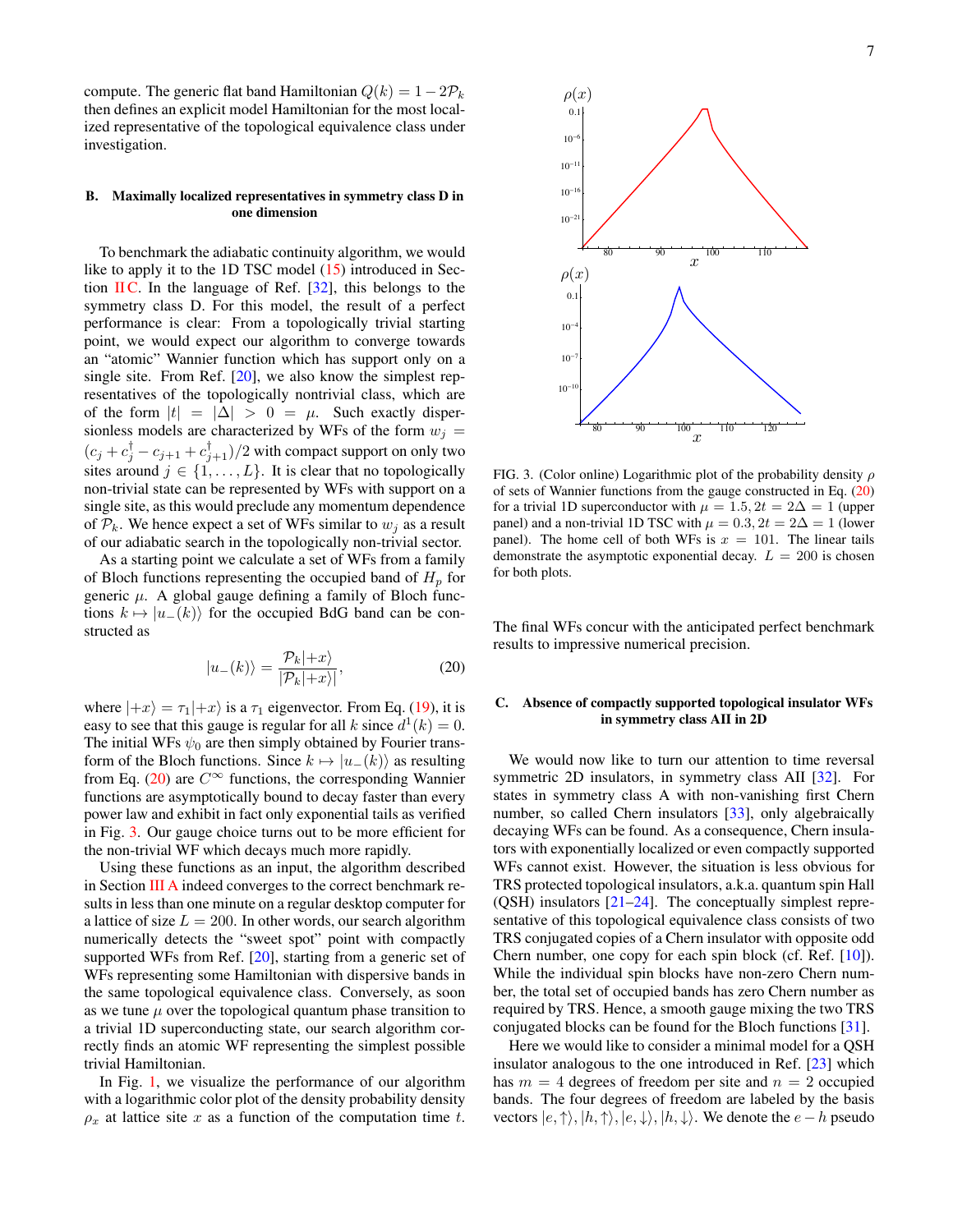spin by  $\sigma$  and the real spin by s. The Bloch Hamiltonian of the spin up block reads as

$$
h_{\uparrow}(k) = d_{\uparrow}^{i}(k)\sigma_{i}, \quad d_{\uparrow}^{1}(k) = \sin(k_{x}), \tag{21}
$$

$$
d_{\uparrow}^{2}(k) = \sin(k_{y}), \quad d_{\uparrow}^{3}(k) = M - \cos(k_{x}) - \cos(k_{y}). \tag{22}
$$

The Hamiltonian of the TRS conjugated block is then defined by  $h_{\downarrow}(k) = h_{\uparrow}^{*}(-k)$ . This model is topologically nontrivial for  $0 < |M| < 2$  and trivial for  $|M| > 2$ . The projection onto the occupied bands  $P_k$  can for each k be written as a sum of

$$
\mathcal{P}_k^{\uparrow} = \frac{1}{2} \left( 1 - \hat{d}_{\uparrow}^i(k)\sigma_i \right) \otimes |\uparrow\rangle\langle\uparrow| \tag{23}
$$

and

$$
\mathcal{P}_k^{\downarrow} = \frac{1}{2} \left( 1 - \hat{d}_{\downarrow}^i(k)\sigma_i \right) \otimes |\downarrow\rangle\langle\downarrow|.
$$
 (24)

A smooth gauge of Bloch functions  $k \mapsto |u_i(k)\rangle$ ,  $i = 1, 2$ , can be found in a generic way [\[5\]](#page-9-4). One first chooses a set of trial orbitals  $|\tau_i\rangle$ ,  $i = 1, 2$ , which are random linear combinations of the four basis orbitals. Projecting onto the occupied bands yields  $|\gamma_i(k)\rangle = \mathcal{P}_k|\tau_i\rangle$ . If the family of Gram matrices with entries

$$
S_{ij}(k) = \langle \gamma_i(k) | \gamma_j(k) \rangle \tag{25}
$$

is regular for all  $k$ , smooth Bloch functions defined as

$$
k \mapsto |u_i(k)\rangle = S_{j,i}^{-1/2}(k)|\gamma_j\rangle \tag{26}
$$

can be obtained. In practice, by trying a few random choices, a gauge for which  $\det(S(k)) \geq 10^{-2} \forall k$  can be readily found. The associated WFs are then obtained by Fourier transform.

We employ the above prescription to find exponentially decaying WFs both in the topologically trivial and nontrivial regime on a lattice of  $N = 101 \times 101$  sites. These WFs are then used as starting points for the adiabatic continuity algorithm introduced in Section [III A.](#page-5-0) For WFs associated with topologically trivial insulators, i.e.,  $|M| > 2$ , our algorithm finds a set of atomic WFs representing the most localized topologically trivial insulator to impressive numerical accuracy (see Fig. [4\)](#page-8-0). However, as soon as the initial set of WFs corresponds to a non-trivial QSH state, the algorithm does not find a compactly supported set of WFs. This result gives numerical evidence that a simple flat band model Hamiltonian with finite range hopping does not exist for the QSH state in contrast to the 1D TSC. The one to one correspondence between flat band models with finite range hopping and compact WFs becomes clear from the following representation of the projection  $P_k$  onto the occupied bands at momentum k in terms of Wannier functions  $w_0^{\alpha}, \alpha = 1, \ldots, n$  centered around the origin,

$$
\mathcal{P}_k = \sum_{\alpha=1}^n \sum_{r,r'} e^{ik(r-r')} w_0^{\alpha}(r) w_0^{\alpha\dagger}(r'). \tag{27}
$$

An exact flat band Hamiltonian where all occupied states have energy  $-\epsilon$  and all empty states have energy  $+\epsilon$  is then immediately obtained as

$$
Q(k) = (+\epsilon)(1 - \mathcal{P}_k) + (-\epsilon)\mathcal{P}_k = \epsilon(1 - 2\mathcal{P}_k).
$$
 (28)

<span id="page-7-1"></span>To see if our findings are sensitive to the number of bands, we also applied the adiabatic continuity algorithm to a QSH model with 8 bands which did not yield qualitatively different results.

#### D. Dissipative state preparation

The idea of dissipative state preparation [\[34\]](#page-9-32) in the context of topological states of matter [\[2\]](#page-9-1) relies, for pure and translation invariant target states, on the existence of a complete set of fermionic creation and annihilation operators  $w_{i,\alpha}, w_{i,\alpha}^{\dagger}$ forming a Dirac algebra (the indices referring to sites and bands, respectively). In this case, the stationary state of a dissipative evolution described by a Lindblad master equation

$$
\frac{\partial}{\partial t}\rho = \kappa \sum_{i,\alpha} \left( w_{i,\alpha} \rho w_{i,\alpha}^{\dagger} - \frac{1}{2} \{ w_{i,\alpha}^{\dagger} w_{i,\alpha}, \rho \} \right)
$$
 (29)

with damping rate  $\kappa > 0$ , will be identical to the ground state of the dimensionless Hamiltonian

$$
H = \sum_{i,\alpha} h_{i,\alpha}, h_{i,\alpha} = w_{i,\alpha}^{\dagger} w_{i,\alpha}, \tag{30}
$$

with mutually commuting  $h_{i,\alpha}$ . In typical implementations of such a dissipative dynamics in the context of cold atomic systems, the Lindblad operators  $w_{i,\alpha}$  generating the dissipative dynamics are quasi-local, i.e. have a compact support on the underlying lattice [\[15\]](#page-9-13). Our algorithm is precisely constructed to find such compactly supported operators  $w_{i,\alpha}$ , with the mutual commutativity of the associated  $h_{i,\alpha}$  being granted by the shift orthogonality of the Wannier functions. Unlike the one dimensional case of the topologically nontrivial ground state of Kitaev's quantum wire, where a representative with compactly supported Wannier functions exists and is indeed found by our algorithm, our results in two dimensions imply the absence of an analogous situation in two dimensions.

# <span id="page-7-0"></span>IV. CONCLUSION AND OUTLOOK

In this work, we have presented a method to search for localized Wannier functions of free quantum lattice models which explicitly takes into account the symmetry of the problem. Most interestingly, we could extend the domain of this search algorithm from individual model Hamiltonians to entire topological equivalence classes. This allows for a numerical detection of the most localized representative of a given topological state. We did so by elaborating on a compressed sensing approach built upon Bregman split techniques, where the spatial locality takes the role of the sparsity of the problem (see Ref. [\[3,](#page-9-2) [4\]](#page-9-3)). We close our presentation by providing some perspectives opened up by our present analysis, including a few particularly intriguing implications and applications of our new algorithm beyond the most widely known applications [\[5\]](#page-9-4) of having localized Wannier functions available.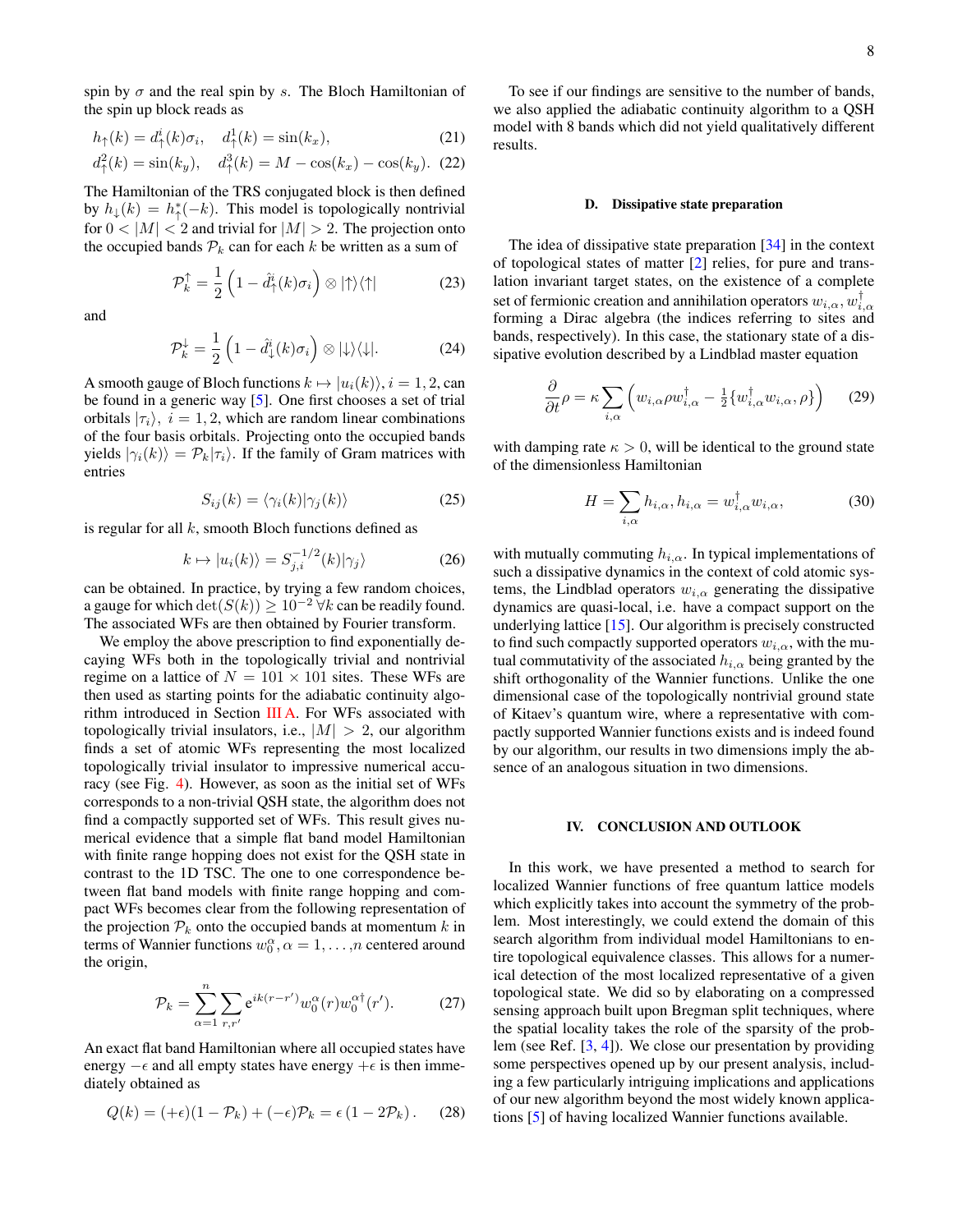

<span id="page-8-0"></span> $\kappa = \kappa$ FIG. 4. (Color online) Logarithmic plot of the probability density  $\rho$  of an initial Wannier function for the model Hamiltonian [\(22\)](#page-7-1) for the nerations 101 × 101. Adiabatically deformed WF after 100, 500, and 727 (rightmost panel) iterations iterations respectively with  $\xi = \kappa = \lambda = 50$ . topologically trivial mass parameter  $M = 2.5$  (leftmost panel). The home cell of the WFs is  $(x, y) = (51, 51)$ , the size of the lattice is

#### A. Diagnostic tool of topological states

The possibility to identify localized Wannier functions not only for given model Hamiltonians, but also – if the energy functional is set to zero along with  $\xi \to 0$  – maximally localized Wannier functions within entire topological equivalence classes opens up another interesting application of our work: That of a *diagnostic tool*: Whenever it converges to a compactly supported Wannier function, it identifies a "sweet spot" characterizing the topological class of the initial Hamiltonian itself rather than minimizing the energy of a certain model. The flow towards the atomic insulator and the topological flat band (Kitaev) superconductor, starting from generic states within the same topological phase provide striking examples of this. But the parameter  $\xi > 0$  can be freely chosen, reflecting the  $l_1$ -regularization in terms of compressed sensing. In condensed matter terms, this parameter allows for a precise trade-off between locality and energy. This freedom gives rise to a useful "knob" to tune, and for applications in the context of e.g., ab initio band structure calculations, a finite  $\xi$  is more appropriate.

#### B. Applications in devising tensor network methods

Thinking further about our algorithm as a flow in the renormalization group sense is also likely to be fruitful also in the context of interacting as well as disordered systems. In fact our protocol bears some (non-accidental) resemblance with tensor network algorithms (quantum state renormalization methods) such as DMRG and TEBD in one dimension and PEPS and MERA more generally [\[35](#page-9-33)[–37\]](#page-9-34). More specifically, it seems that in order to simulate weakly interacting (and/or disordered) fermionic lattice models, the efficiently localized Wannier functions which are still orthogonal appear to be a very suitable starting point for devising variational sets of states, as real space operators remain short ranged (and close to diagonal) when projected to the pertinent electronic band. Most saliently, tensor network approaches augmented with an initial preferred basis selection based on our algorithm appear particularly promising in two-dimensional approaches, where having a low bond dimension in PEPS approaches is critical for the highly costly (approximate) tensor network contraction. More specifically, two approaches seem

30 interesting: In a first, one takes a weakly interacting model and re-expresses the non-interacting part in the Wannier basis found by the algorithm. If the Wannier functions are exactly localized, then the new Hamiltonian will still be local. This can then serve as an ansatz for a tensor network approach including interactions. In a second, one starts from a generalized mean field approach for the interacting model, generates Wannier functions and then applies a variational tensor network method.

#### C. Symmetry breaking by truncation of exponential tails

Finally, a fundamental question arises due to the apparent lack of strictly localized Wannier functions for the quantum spin Hall phase, namely that of the importance of exponentially decaying tails. We have found that any truncation of the tail of the Wannier functions inevitably leads to the breaking of time-reversal symmetry at a corresponding rate. In fact, cutting exponential tails seems continuous, but the QSH phase can be left continuously by breaking TRS. Despite being a conceptual problem it is not a practical one. In any solid-state realization of a QSH insulator, there will be weak TRS breaking terms, yet the physical response can – at least in principle – be experimentally indistinguishable from that of a truly TRS invariant system. In this sense, even though the Wannier functions with strictly compact support and formally do not represent a QSH phase, they may still be used for practical purposes. Our algorithm provides a tool to systematically assess these questions. Yet these are merely a few of many intriguing directions, and we anticipate that our findings will inspire future research in diverse branches of physics, as well as in applied mathematics.

*Note added.* A key result of the present paper is the use of *local* orthogonality constraints on the Bloch functions. In this context, we note the recent arXiv submissions by Barekat *et al.* [\[38,](#page-9-35) [39\]](#page-9-36). In Ref. [\[38\]](#page-9-35), Barekat *et al.* independently derive a similar algorithm with the same asymptotic scaling. In Ref. [\[39\]](#page-9-36), the same authors use orthogonality constraints in terms of Bloch functions in the context of certain (topologically trivial) band structures. These papers do not address the maximally localized representatives of topological equivalence classes of band structures which is the main focus of